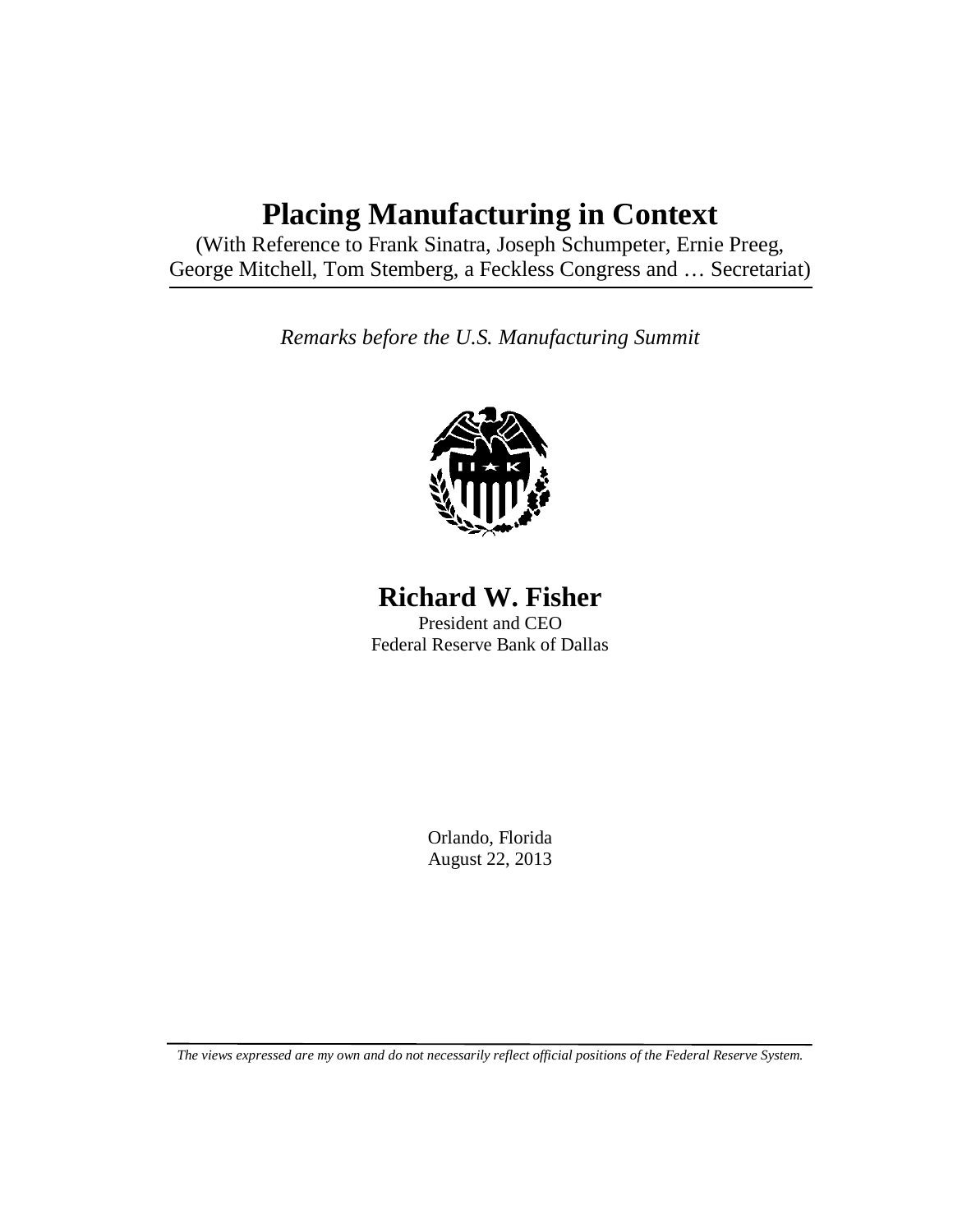## **Placing Manufacturing in Context**

(With Reference to Frank Sinatra, Joseph Schumpeter, Ernie Preeg, George Mitchell, Tom Stemberg, a Feckless Congress and … Secretariat)

## Richard W. Fisher

Every morning there is a quote of the day on the ubiquitous Bloomberg screens. Monday's was especially apt for today's conference. It was from Frank Sinatra: "The best revenge is massive success."

Bill Simon asked me to provide context for your discussion of a manufacturing revival in the U.S.A. I am delighted to do so. It is well-nigh time for us to once again become a "massive success" in manufacturing. But there are obstacles to doing so. If our manufacturing sector is to experience a lasting renaissance, significant changes in fiscal policy and regulation that emanate from Washington are sorely needed.

First, some historical context. Look at this chart:



U.S. manufacturing production was ramped up to fight the Second World War and, as you can see, declined precipitously after the war's end. Then starting in 1947 or thereabouts, manufacturing output in America picked up slowly at first, adjusting to a post-WWII world, before accelerating to an expansion rate of 4.6 percent per annum from the time of the election of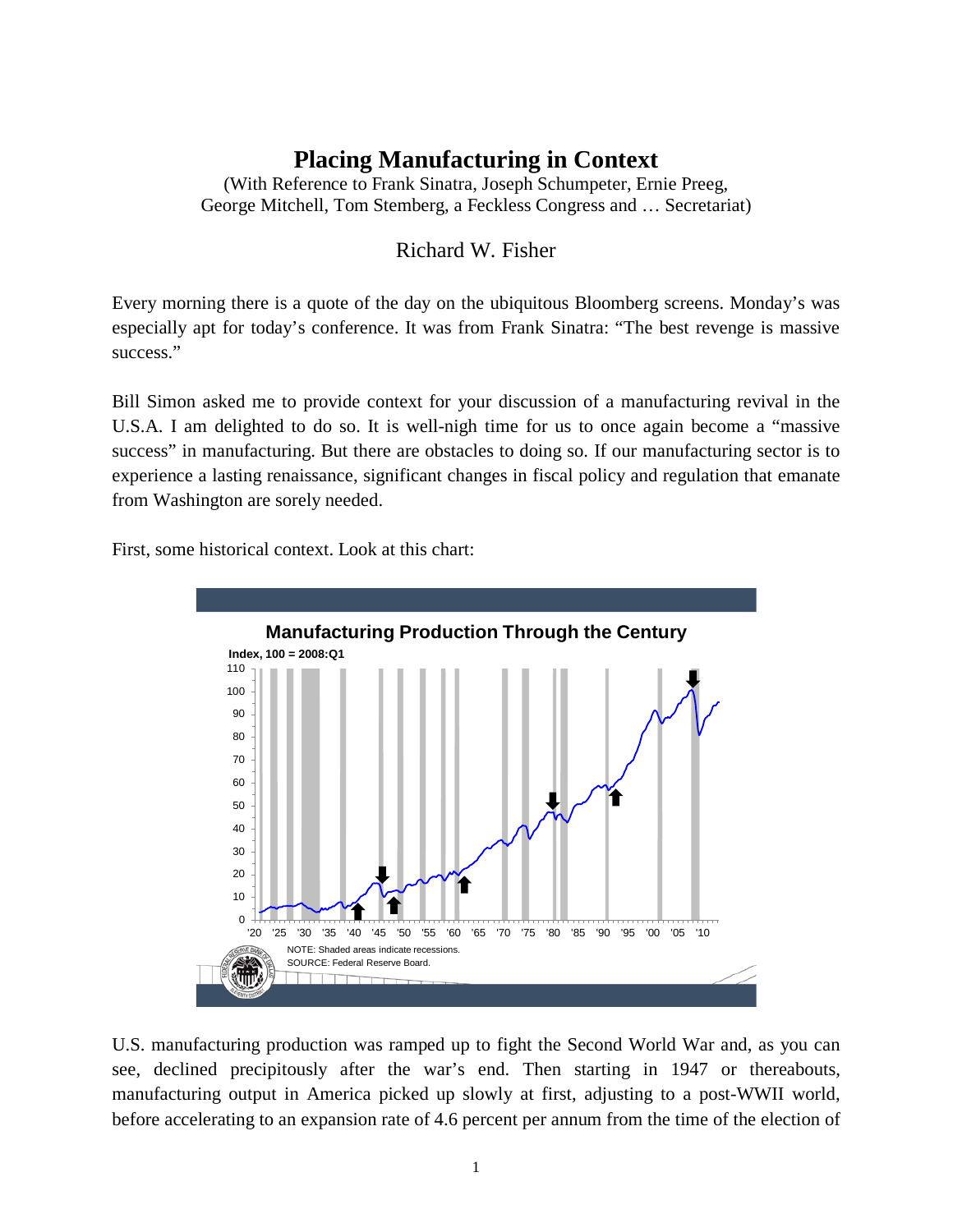President Kennedy until Paul Volcker's Fed broke the back of inflation and engineered a recession at the end of the 1970s. During the high-tech revolution of the 1990s, manufacturing production took off at a torrid pace, then bounced back from the tech wreck of the early 2000s until hitting the brick wall of the financial panic of 2007 and the severe recession that ensued.

The downturn in U.S. manufacturing output during the 2007–09 recession was on the order of 20 percent, the worst setback but for the defense-related decline following WWII and the 54 percent decline experienced during the Great Depression. Manufacturing output today is still about 5 percent below its December 2007 business-cycle peak.<sup>[1](#page-9-0)</sup>

As for employment, manufacturing payrolls fell 16.6 percent between December 2007 and January 2010. They are still 12.9 percent below where they stood 5 ½ years ago.



This raises the issue of productivity enhancement. Look at this chart:

Since the end of the post-WWII recession, manufacturers' share of the nation's payrolls has been in continual decline. Whereas at war's end they represented 33 percent of nonfarm payrolls, today they account for less than 10 percent. To be sure, this reflects a rise in our nation's prosperity: As nations grow richer, they produce and consume more services. Today, manufacturing accounts for only about 12 percent of gross domestic product. The divergence between trends in job and output shares is largely accounted for by a relentless drive by manufacturers to increase productivity. Workers today are dramatically more productive than the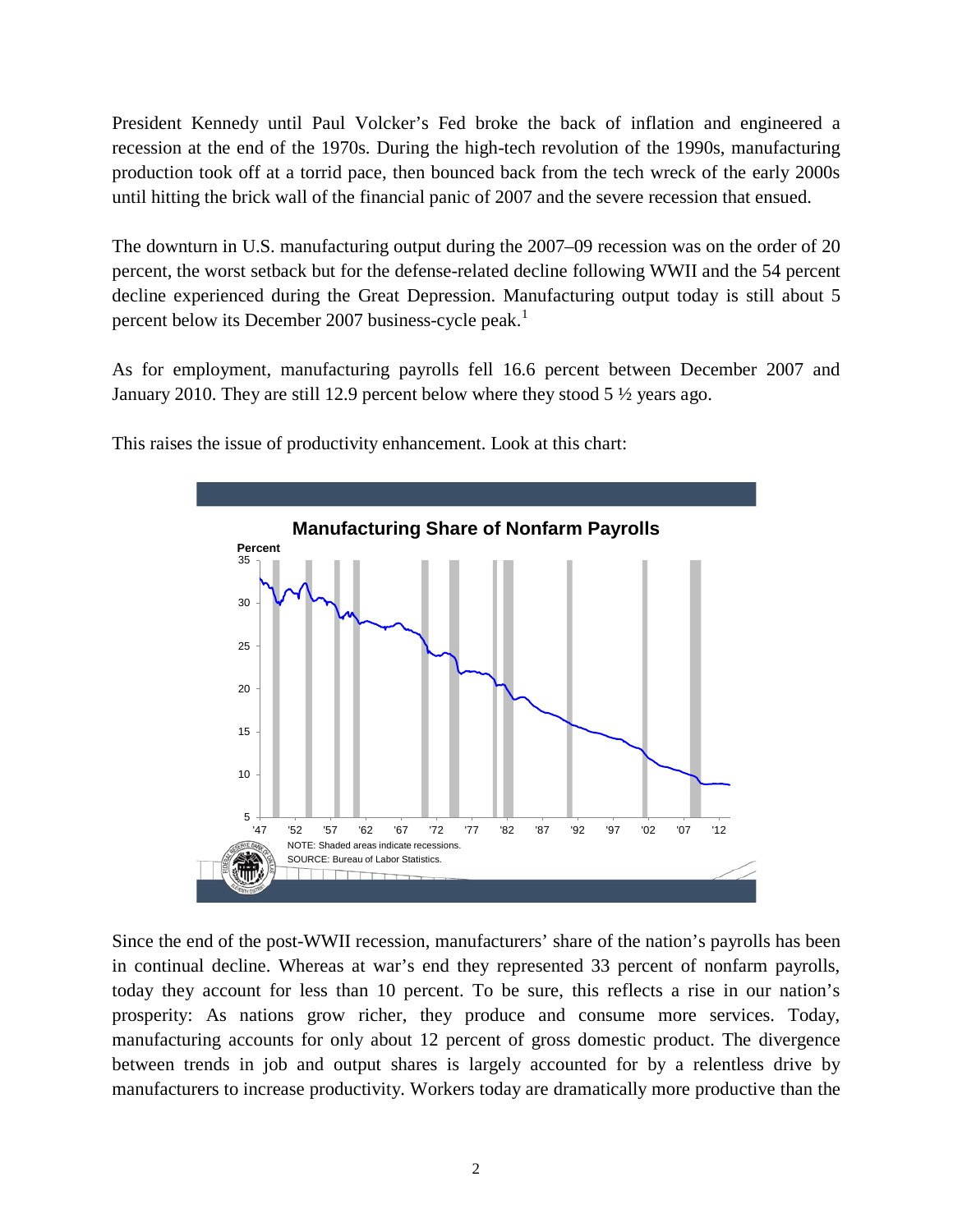workers of our parents' and grandparents' generations because technology has enabled them to produce more with fewer hours worked and at less cost.

This is not going to change. The iconic economist, Joseph Schumpeter, coined the phrase "creative destruction." In plain English, this means "out with the old, in with the new." Americans are masters of replacing outdated methods with new ones. And it is by mastering new technology, new methodologies, and new techniques that we have the hope of revitalizing and bringing back to our shores a greater amount of the world's manufacturing, regaining what was lost since the recession and—*perhaps*—bending upward the long-term manufacturing employment curve.

Now here is more recent history:



I have been saying for the past few years that the United States is the "best-looking horse in the glue factory." This is certainly true in manufacturing. We have actually been outperforming the rest of the world on the manufacturing front as the recovery from the Great Recession has gained traction.

For the past three years, we have outperformed the "emerging" countries: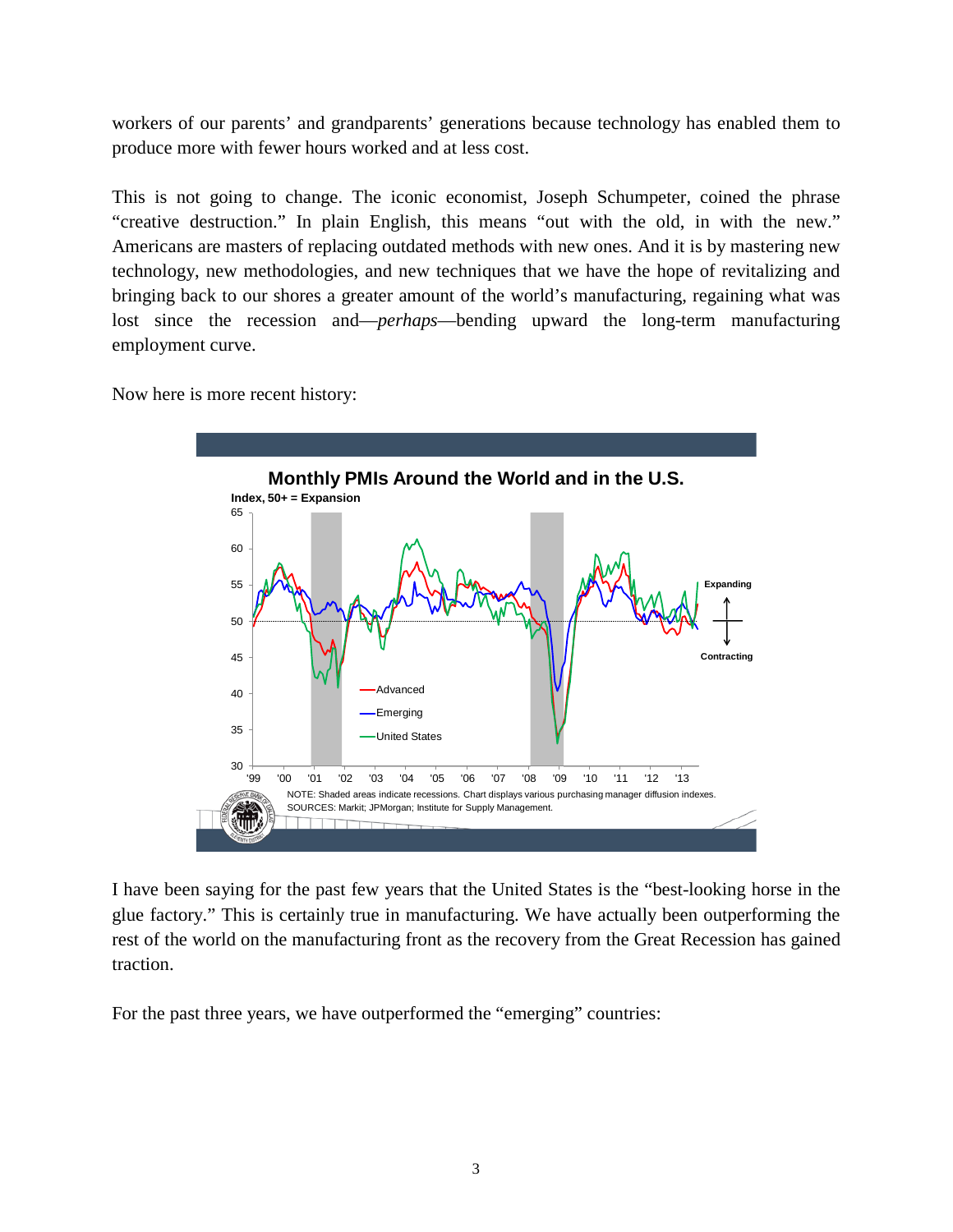

And we have outperformed the "advanced" countries:



But in the last two years gains have been choppy. Notice how manufacturing growth slowed not only when Europe's woes began to crimp confidence, but also when fiscal infighting dominated behavior in Washington.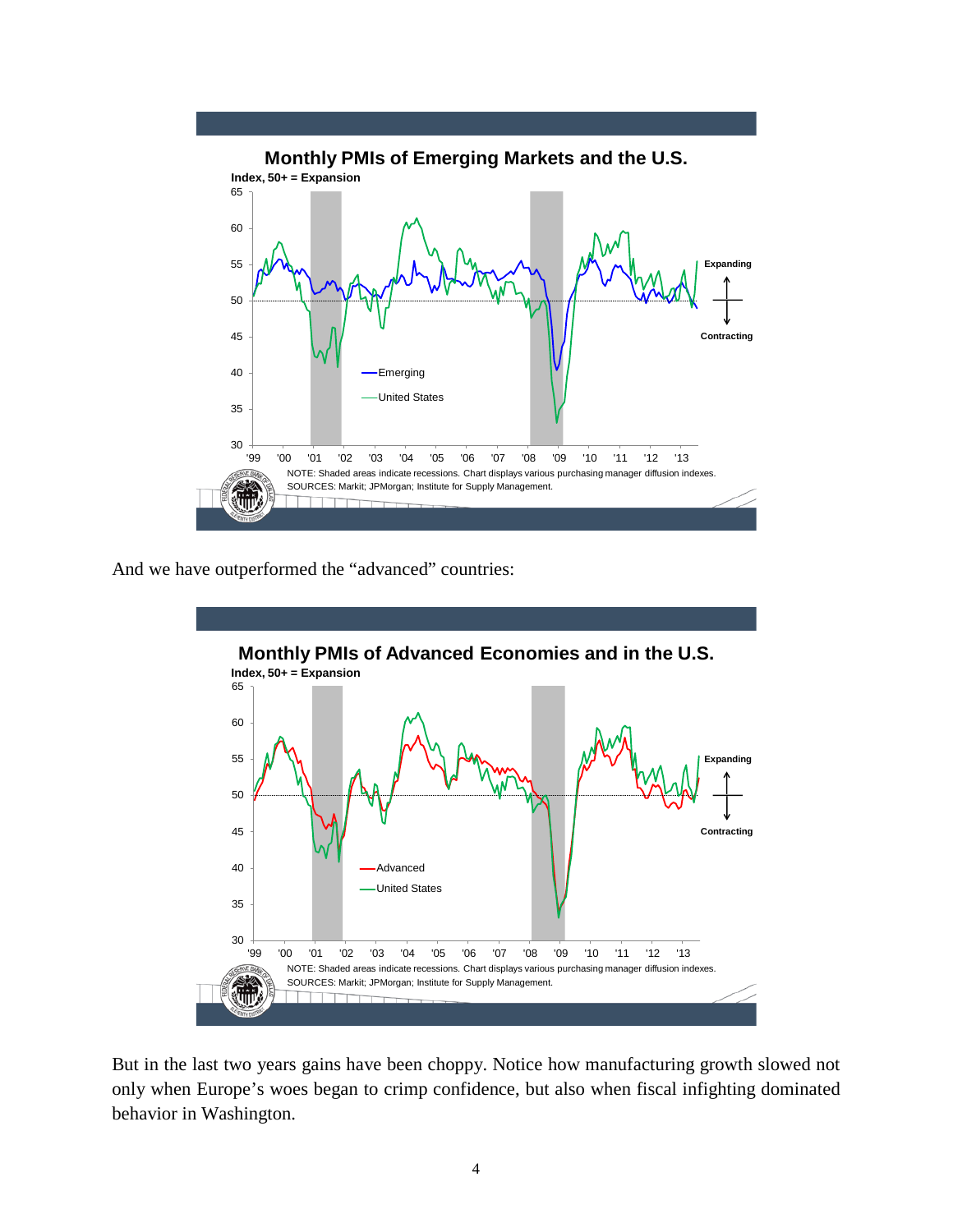

So, two questions: How do we continue to outperform other nations? How do we reignite and sustain the manufacturing renaissance?

Monday's front-page article of the *Wall Street Journal* pointed to some of the sources of strength in U.S. manufacturing, citing my old friend Ernie Preeg (who used to supervise me in writing economic policy decision memoranda for President Carter—which means Ernie must be 110 years old by now, a miracle of science!) and the work done by Hal Sirkin and his colleagues at the Boston Consulting Group.

The article cited a critical factor influencing our destiny: the revolution occurring in oil and gas production. Thanks to a Houstonian named George Mitchell and other Schumpeterian practitioners who defied conventional wisdom and threw out the old and embraced the new, we have developed an abundance of natural gas and liquids production that are the stuff of production and the enablers of consumption. This is captured graphically here: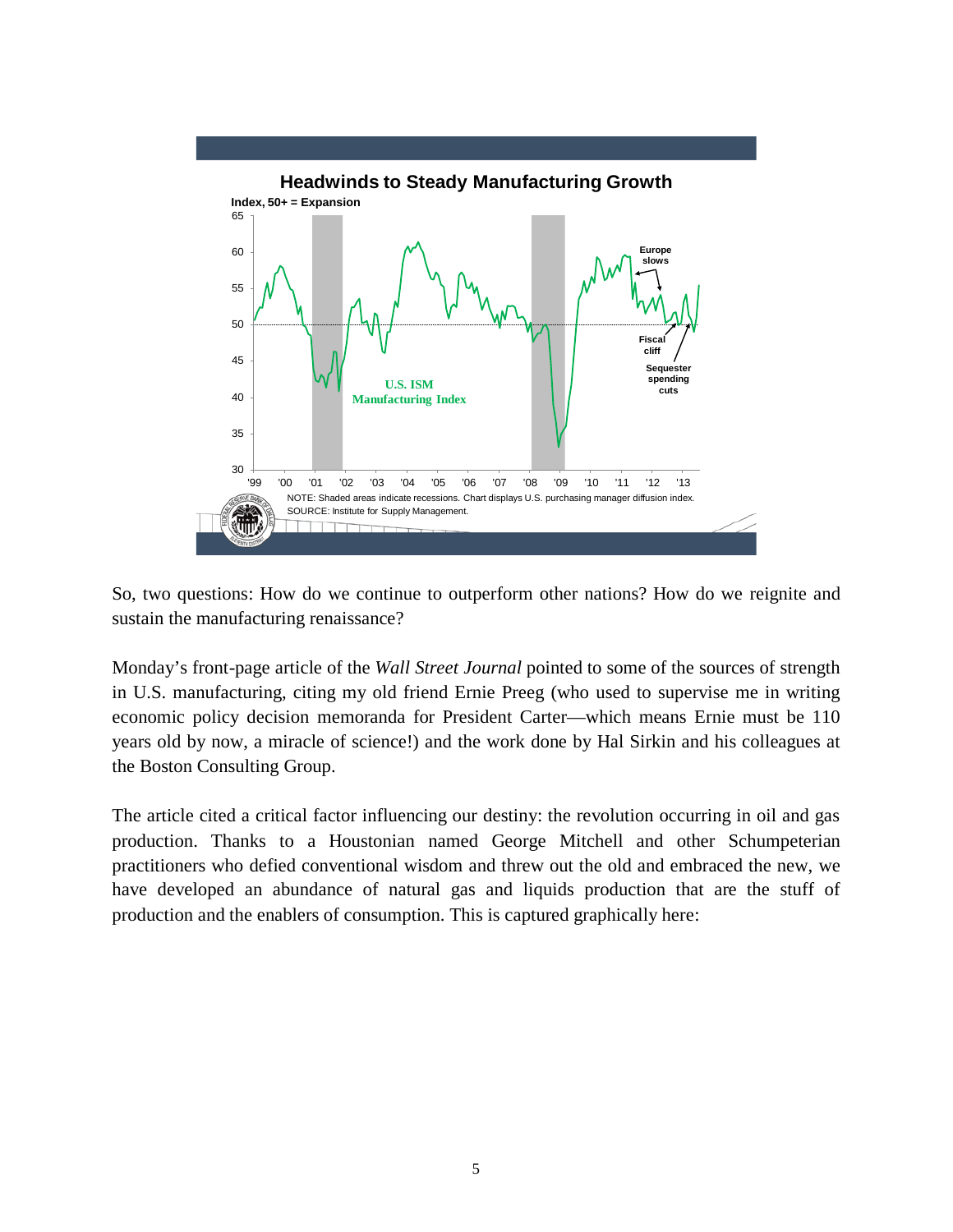

The *Journal* article also cited better relationships with unions and with workers in crafting flexible and innovative labor contracts, the rising cost of labor relative to productivity in China and the "world is our oyster" capacity for sales of exported U.S. manufactured goods, noting as examples the overseas sales of Hypertherm and Graco.

What the *Journal* article failed to cite is a historically profound enabler: Cheap and abundant money made possible by the Federal Reserve. I promised Bill Simon I would not venture into monetary policy today, and I won't. But I will say this: While there are many risks in the policy that the Fed has been pursuing (and God and anyone who has suffered through my speeches the past few years knows I fret about those risks), every manufacturer of goods in America has been given a great gift by your central bank—the lowest cost of money in 237 years, an extension of the roaring bond market rally that has now run 32 years, and a broad stock market rally that began in March of [2](#page-9-1)009 and has gone on to bust through all previous record highs.<sup>2</sup>

Look at this chart of the three-decade-old bond market rally: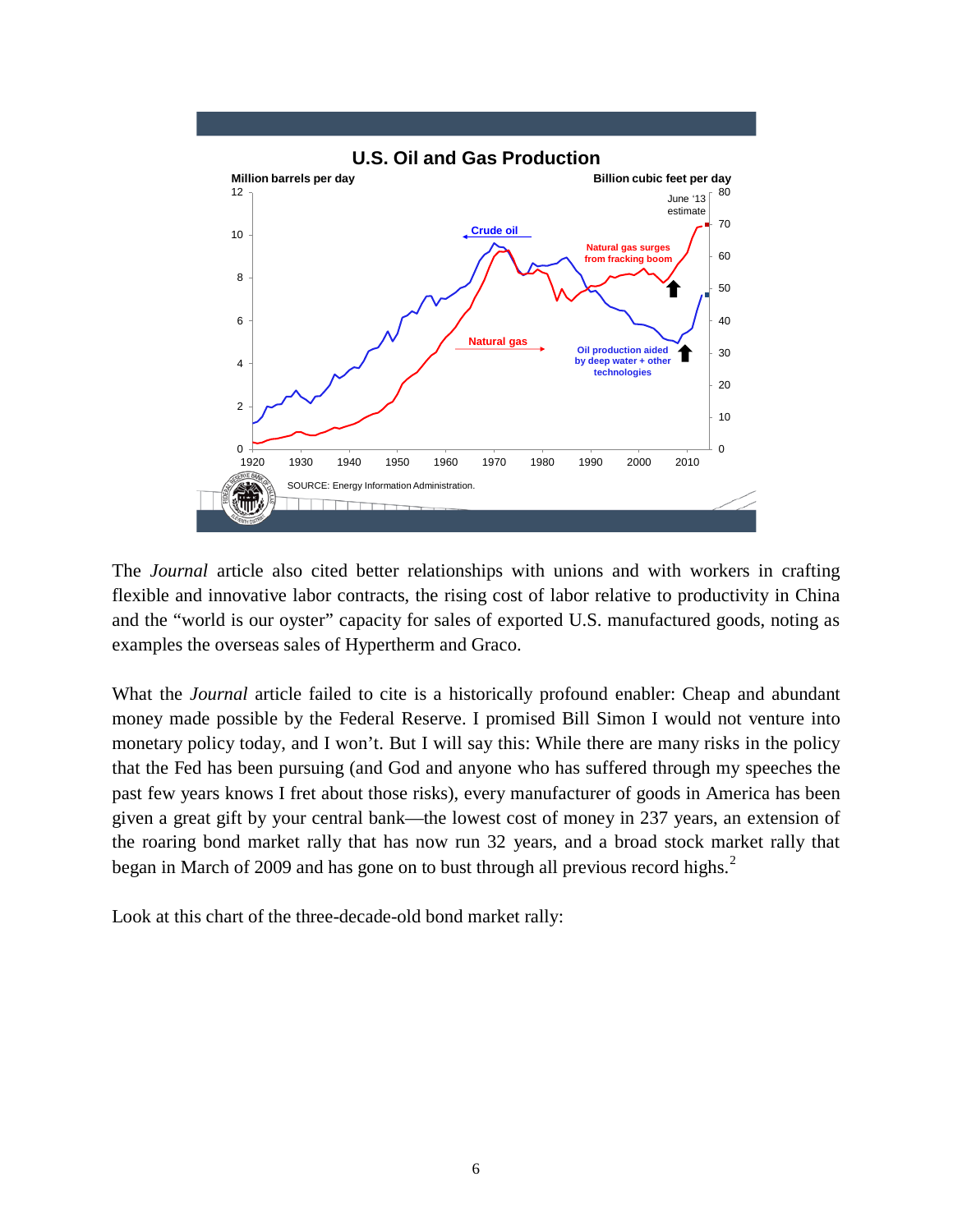

Our manufacturers, like all businesses public and private—large, medium and small—have also been given more than abundant natural gas and other sources of energy for their operations: They have been given abundant, super-cheap monetary fuel needed to stoke up their production engines and expand their businesses.

So what is holding us back from bending the curve of historical manufacturing production that I first showed you and extending our recent superior performance on the manufacturing front?

The *Journal* article I just mentioned noted inhibiting factors such as a shortage of skilled workers and the draw of growing markets like China, India and Brazil for plant location. And of course there's the slowdown in Europe and in some emerging markets. But the article skirted the most vexing and self-inflicted inhibitor of all: fiscal and regulatory policy of the gang that can't shoot straight in Washington.

I have spoken of this for years.

The Constitution unambiguously gives the Congress of the United States control of the fiscal purse strings. Yet all they have done under both Republican and Democrat presidents and the leadership of both parties in the upper and lower houses is spend and regulate with abandon.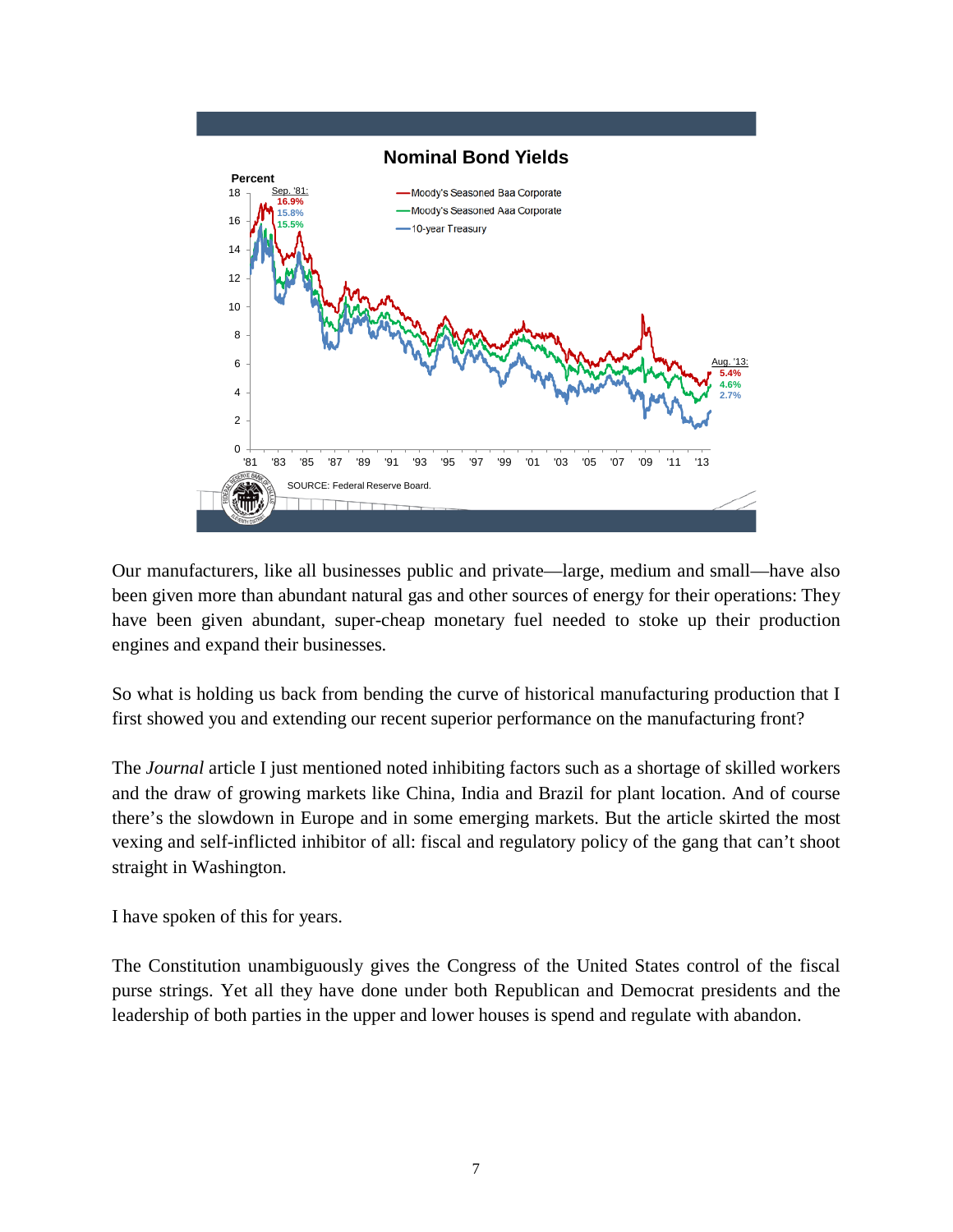Let's cut to the chase: The remaining obstacle to being the absolute best economy for manufacturers and other businesses, bar none, has been fiscal and regulatory policy that seems incapable of providing job-creating manufacturers and other businesses with tax, spending and regulatory incentives to take advantage of the cheap and abundant fuel the Fed has provided.

After recovering most of the losses from the Great Recession, manufacturing growth has, on net, decelerated in the last two years. Ask any manufacturer what holds him or her back and they will tell you that they can't operate in a fog of total uncertainty concerning how they will be taxed or how government spending will impact them or their customers directly. And as to asking their opinion of the impact of regulation on their businesses—from the Affordable Care Act to the thousands of other regulations enumerated in the Federal Register—don't even go there, unless you delight in hearing profanities. I thought my college classmate Tom Stemberg, the founder of Staples, was remarkably constrained in his *Wall Street Journal* op-ed piece today as he pointed out that the 50,000 jobs he created from scratch might never have occurred under what he called today's "blizzard of bureaucratic red tape."[3](#page-9-2)

We needn't be condemned to the glue factory. American companies publicly held and private large, medium and small—have taken advantage of the cheap and abundant money made available by the Fed's very-accommodative monetary policy to create lean and muscular balance sheets. In response to the deep recession and the challenges of fiscal and regulatory uncertainty, they have rationalized their cost structures and ramped up productivity, leveraging IT, just-intime inventory management and new production structures to the max. Their workers are more productive than ever.

I believe American manufacturers today have the potential, far and away, to be the most efficient operators in the world. We have countless manufacturers in every sector of goods production and assembly that are the equivalent of the Secretariats, Man o' Wars, Citations, Seabiscuits or any great thoroughbred that has ever graced the track. They just need to be let out of the starting gate.

That gate is controlled by Congress, working with the president. If they would just let 'em rip, we would have an economy that would take off. Instead of settling for being the "best-looking horse in the glue factory," we can become the wonder-horse that outpaces the rest of the world, putting the American people back to work and renewing the unparalleled magnificence of American prosperity.

Here is an image I want engraved in your minds. It is of Secretariat winning the Belmont Stakes by 31 lengths in 1973, leaving his competitors in the dust.